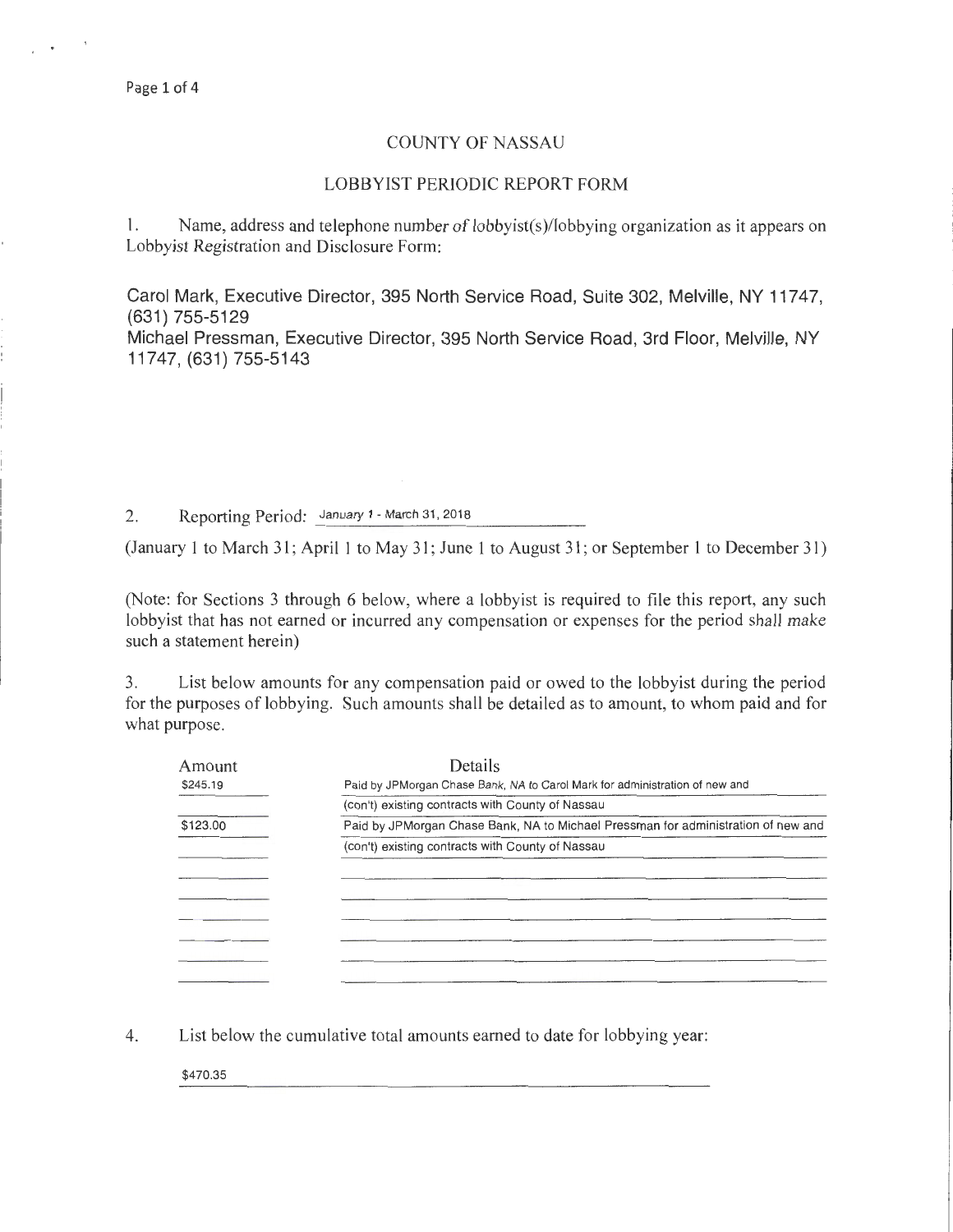Page 2 of 4

5. List below amounts for any expenses expended or incurred by the lobbyist during the period for the purposes of lobbying. Such amounts shall be detailed as to amount, to whom paid and for what purpose.

| Amount |     | Details                                                |  |
|--------|-----|--------------------------------------------------------|--|
| \$0.00 | N/A |                                                        |  |
|        |     |                                                        |  |
|        |     |                                                        |  |
|        |     |                                                        |  |
|        |     |                                                        |  |
|        |     |                                                        |  |
|        |     |                                                        |  |
|        |     |                                                        |  |
|        |     |                                                        |  |
|        |     |                                                        |  |
|        |     | <u> 1989 - Januari Start, fransk politik (d. 1989)</u> |  |

6. List below the cumulative total amounts expended to date for lobbying year:

N/A

(In lieu of completing 7 through 10 below, you may attach a copy of your Lobbyist Registration and Disclosure Form, provided the information has not changed.)

7. List whether and where the lobbyist(s)/lobbying organization is registered as a lobbyist (e.g. Nassau County, New York State):

Carol Mark and Michael Pressman are registered New York State, Nassau County, and Suffolk County lobbyists.

8. Name, address and telephone number of client(s) by whom, or on whose behalf, the lobbyist is retained, employed or designated.

Chase Bank USA, N.A. 201 Walnut Street Wilmington, DE 19801 (631) 755-5129 OR (212) 270-4182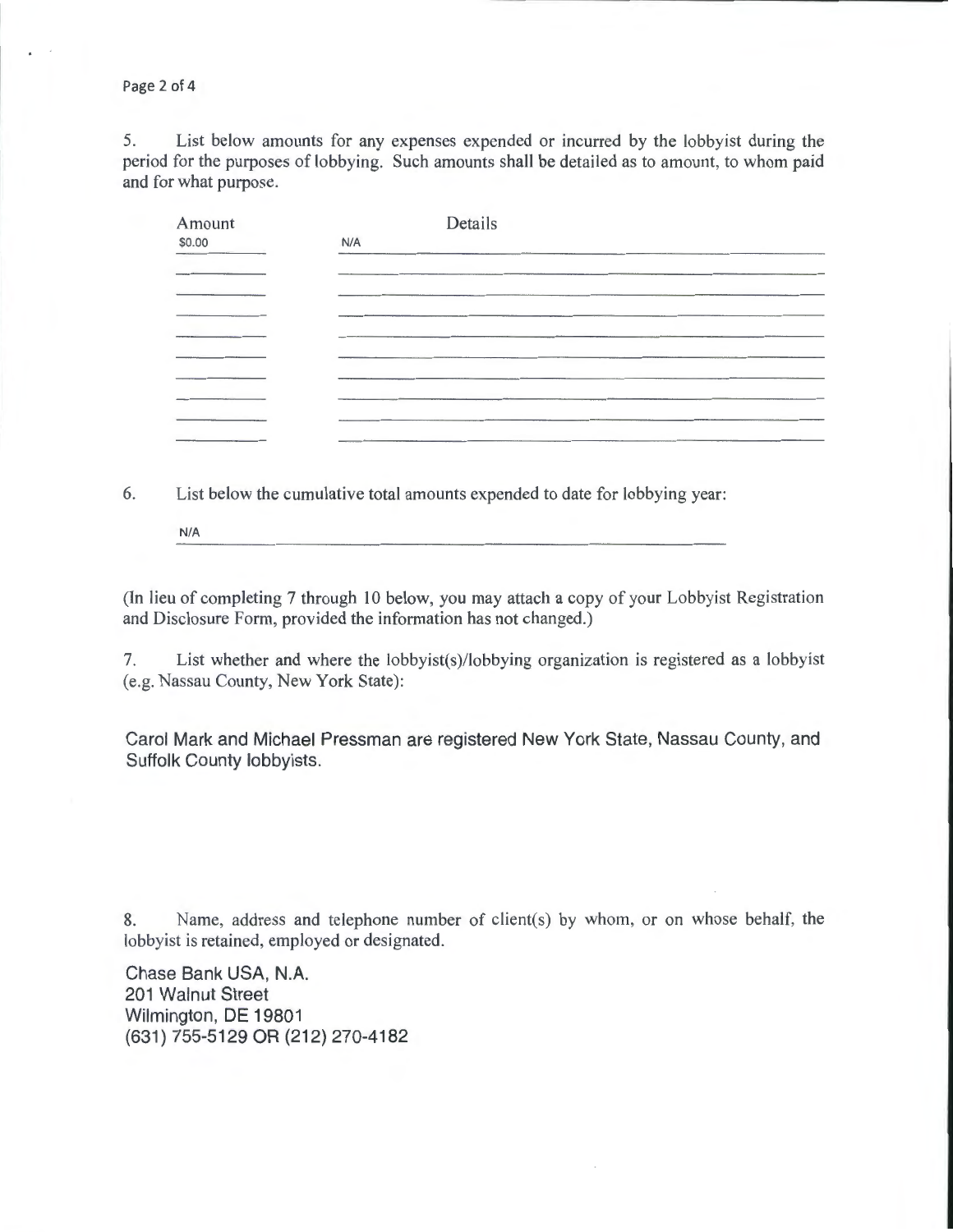Page 3 of 4

JPMorgan Chase Bank, N.A. 270 Park Avenue, NY1-K705 New York, NY 10017 (631) 755-5129 OR (212) 270-4182

9. Describe lobbying activity conducted, or to be conducted, in Nassau County, and identify client(s) for each activity listed, during the Reporting Period.

Communication on behalf of JPMorgan Chase Bank by Carol Mark and Michael Pressman for the administration of new and existing contracts with Nassau County.

10. The name of persons, organizations or governmental entities before whom the lobbyist has lobbied during the period.

Patrick Gallagher, Deputy County Attorney; Rolando Fernando, Deputy County Treasurer; Beaumont Jefferson, County Treasurer;Anthony Paganini, IT